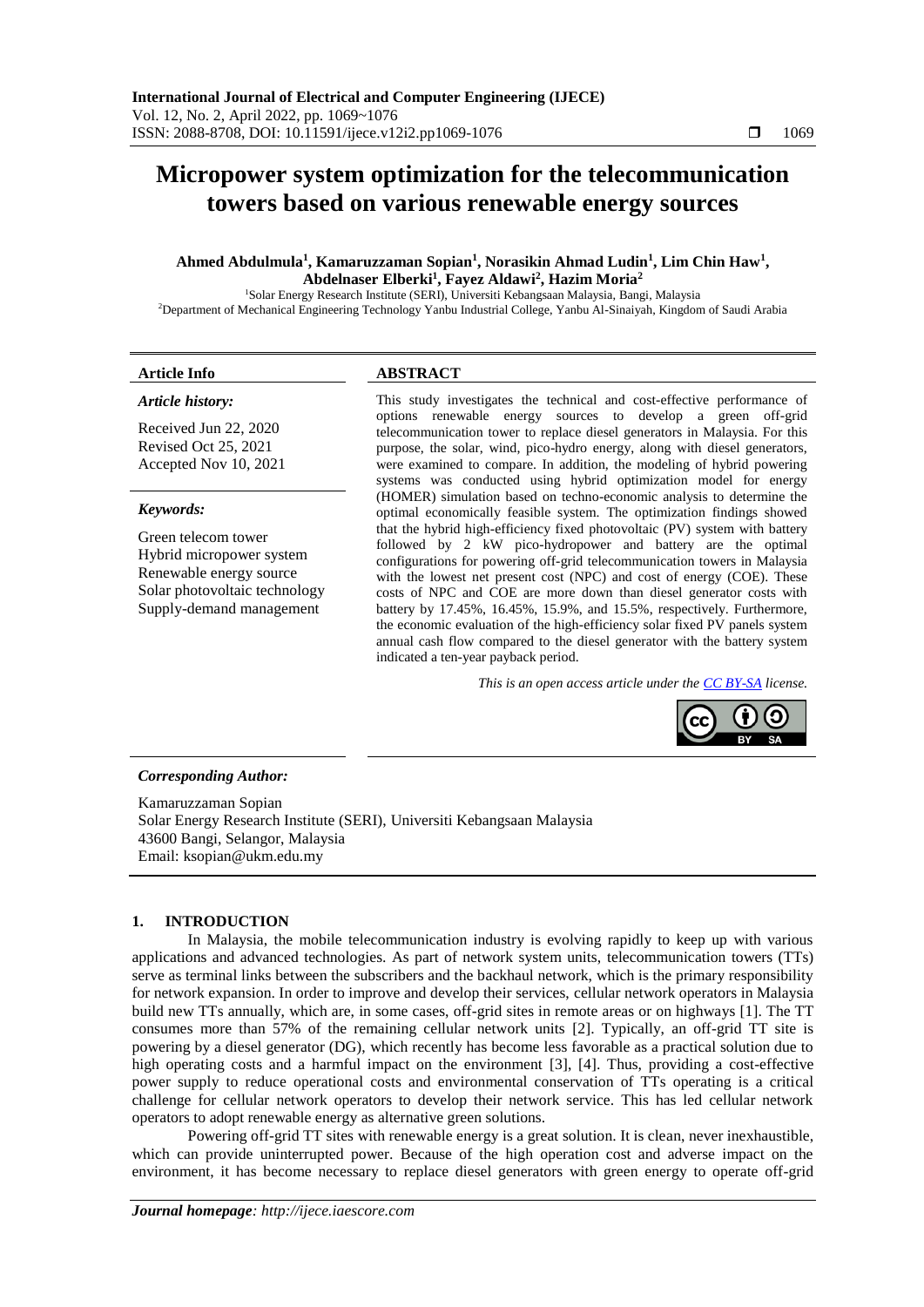telecommunication towers. Therefore, many previous literature references have discussed the power systems from renewable energy sources as a green and cost-effective solution to run off-grid telecommunication towers worldwide. Although Malaysia has many renewable energy sources such as hydro and wind energy resources, authors have focused on a solar energy source with different technologies to design power systems to run off-grid TT sites [5]–[9]. The present study compares various local renewable energy sources to develop the best cost-effective green micro-power system to operate off-grid TTs. The designed power system can power the TT all day with a minimum of energy waste. The simulation and optimization study are performed through technical-economic analysis using hybrid optimization model for energy (HOMER) Pro® software based on the lowest total net present cost (NPC), cost of energy (COE), and energy production. To the best of the authors' knowledge, a comprehensive comparison of various renewable energy with different technologies for powering TTs has never been performed in previous studies in Malaysia.

## **2. RESEARCH METHOD**

The simulation and optimization of the hybrid power systems are performed by HOMER Pro® software based on techno-economic analysis. For calibration of the model and its validating data for the optimization and modeling, this research is based on dozens of high impact previously published papers in many from well-reputable scientific journals; that prove the HOMER software sufficiently accurate [10]–[12]. Data entry for simulation and optimization is conducted through the following: i) renewable energy sources for the site include temperature, wind speed, solar radiation, streamflow; ii) estimating the load profile of tt; and iii) technical and financial parameters of selected hybrid system components modeling.

## **2.1. The load profile assessment**

In order to estimate the energy load profile of TT, the present study adopts the power consumption modelling (PCM) method based on real-time data traffic load to maintaining a balance between the power supply and energy demand [13]. As reported in [13], the PCM method has achieved more energy-saving efficiency than the traditional approach, called the overall peak load method [14]–[17], which depends on estimating peak load all the time. As shown in Figure 1, the total daily energy load profile and the considered energy peak load are 27.29 kWh/day and 1.233 kW, respectively.



Figure 1. Daily energy load profile of TT under real-time data traffic load calculation

### **2.2. Site description and renewable energy sources data collection**

Malaysia's potential renewable energy sources are considerable and varied [18]–[21]. Therefore, this study selected Kota Kinabalu, Sabah state, Malaysia (5.9804° N, 116.0735° E) as a case study. As shown in Figure 2, Kota Kinabalu reflects Malaysia's general climatic condition and has a high potential for solar energy sources [22] and medium wind power. Besides, it has a considerable amount of annual seasonal rainfall that helped increase water flow and formed many streams and small rivers, which could be utilized as small-scale-hydropower [23]. Therefore, this chosen case study is very instructive to gain new knowledge and better insight into the research field. The data of solar radiation, wind speed, and temperature for the study location were obtained from the National Aeronautics and Space Administration (NASA) Surface Meteorology. Also, this study has considered the hydro streamflow source under monthly rainfall data in Sabah, State. As shown in Figure 2, the annual average of solar radiation is  $5.12 \text{ kWh/m}^2/\text{day}$ , with a high of 5.8 kWh/m<sup>2</sup>/day in April and a low of 4.5 kWh/m<sup>2</sup>/day in December. Figure 3 shows the monthly average wind speed, which reveals that the annual average wind speed is 3.24 m/s, with a low of 2.3 m/s in May and a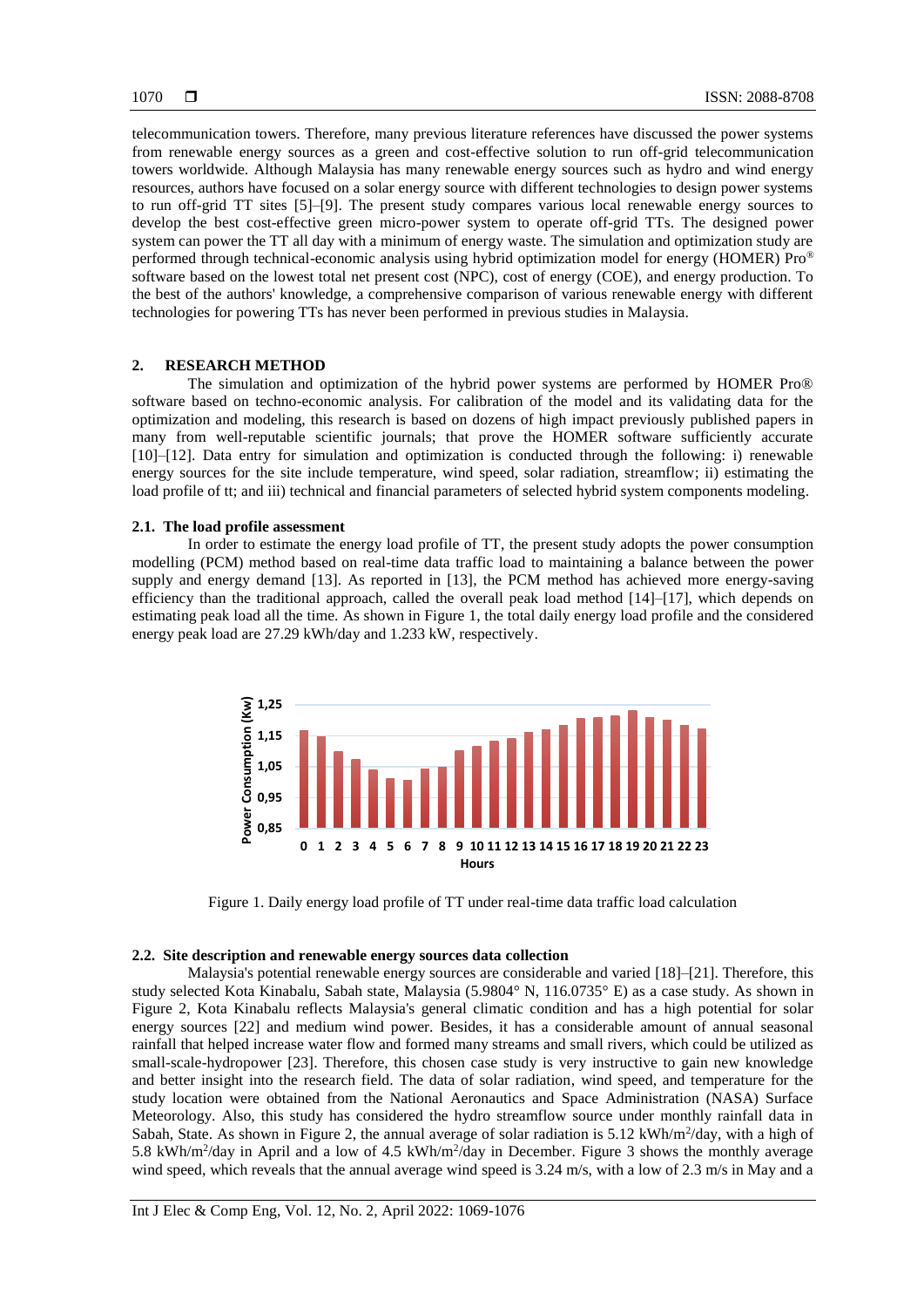high of 4.82 m/s in January. Figure 4 shows that the average yearly temperature is 25.17 °C; It is from 24 °C in January and December to 26 ˚C in April, August, and September. From Figure 5, it has been observed that the annual average streamflow of 170.0 L/s. This is due to heavy rain from the state of Sabah, which increases the speed of streamflow in rivers, especially during the northern monsoon period.





Figure 2. Global solar radiation and clearness index Figure 3. Monthly average wind speed



Figure 4. Daily temperature profile Figure 5. Streamflow profile



## **2.3. Photovoltaic (PV) system modeling**

The power production PV system efficiency depends mainly on PV cell efficiency and the angle of PV panels installation. Typically, PV modules can install in two technologies way, fixed-tilt-mounted and using the axis-tracking technique. The present study proposed two solar PV systems for an investigation based on different tilt-angle installations with a maximum power point tracking (MPPT) controller, the PV fixed-tilt-mounted system, and the PV dual-axis tracker system. Moreover, to ensure proper performance, the PV system preferably comprises a high efficiency of the MPPT controller. The function of the MPPT is to control the charge of the battery effectively and support PV cells to produce the most considerable amount of energy [24]. Therefore, the two technologies hold potential for energy production with different economic costs. The study uses the high-efficiency SunPower, flat plate, X21-335W-BLK, 96 Monocrystalline Maxeon Gen III cells, with (0.29%/°C) Power Temperature Coefficient, which is suitable for the tropical regions. The technical and economic parameters inputs of the fixed PV and both types of PV tracking systems are described in detail in Table 1.

## **2.4. Wind turbine modeling**

According to Figure 3, the average wind speed ranges from (1 to 6) m/s during the year. Three different commercially horizontal-axis micro-wind turbines from AWS-HC Company have been considered to compare to select the most appropriate for the site. These small wind turbines for low wind speed could serve as the supplement source of the hybrid power system, especially with solar PV panels affected by clouds in the rainy months. The proposed wind turbines have a minimum start-up cut-in rate of 2.2 m/s and the highest quality and efficiency with the 48 V DC of wind controller. The output power of the turbines is 1800 W, 1500 W, and 650 W, respectively. Figure 6(a) shows the wind speed distribution of the site. The comparison was performed based on analyzing the power curve graph for each wind turbine through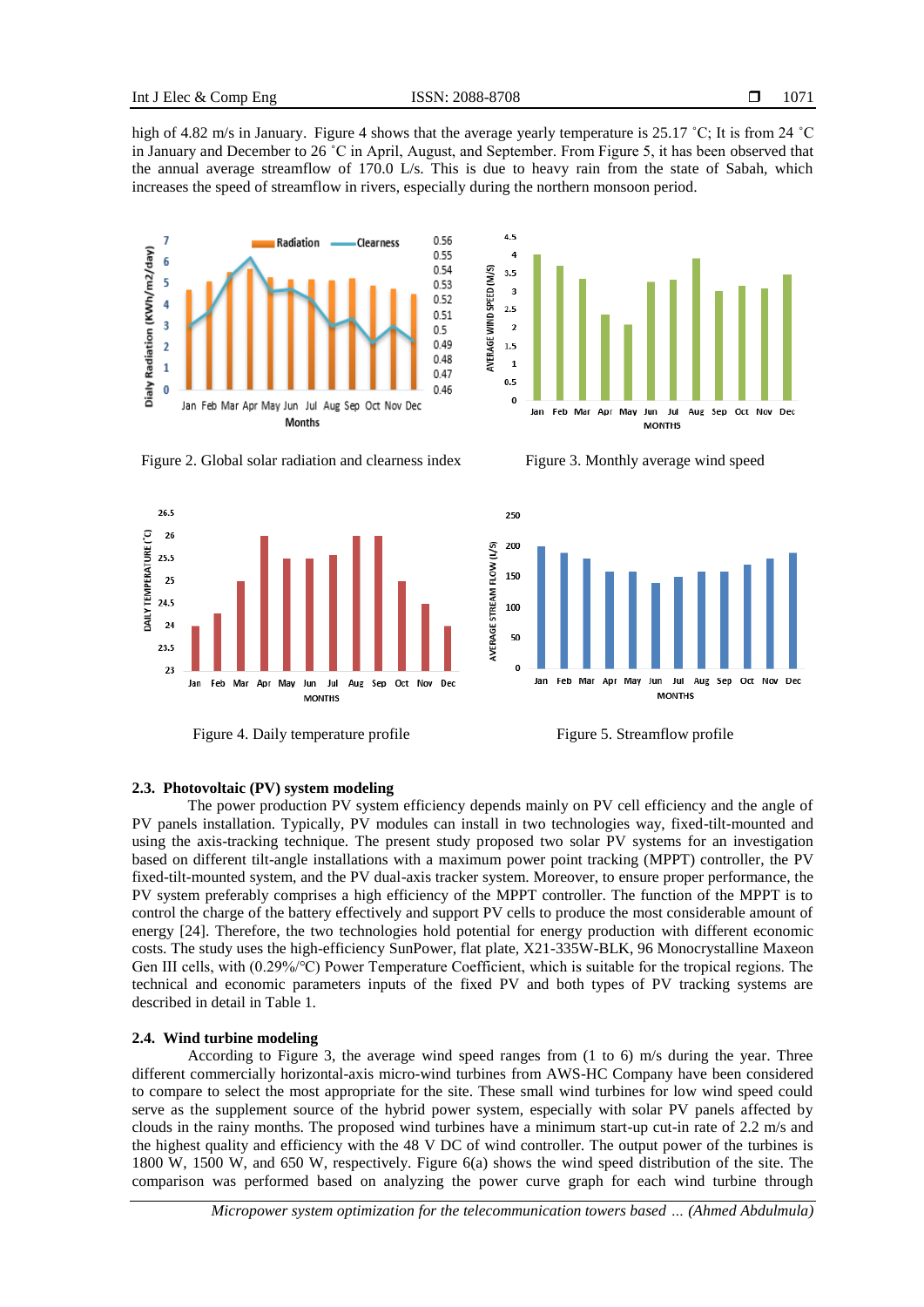achieving the most considerable output power in the range of wind speed from 2 to 8 m/s. Figure 6(b) shows the power curve graphs for the three investigated small-wind turbines. The chart indicates the AWS-HC 1.8 kW has the highest performance than other turbines in a wind speed range of 2.2 to 8 m/s. According to the online wind turbine market pricing, the price of AWS-HC 1.8 kW is \$4,000. Accordingly, the capital, replacement, and operating and maintenance (O&C) cost were estimated to be approximately \$4,000, \$3,500, and \$20.0/year, respectively.

Table 1. Details of the technical and financial parameters for three types of solar PV array systems

| Parameters                                             | Fixed-tilt PV panel | Dual-axis tracker PV panel |
|--------------------------------------------------------|---------------------|----------------------------|
| <b>Tracking System</b>                                 | No tracking         | Dual tracking              |
| PV model size (kW)                                     | 0.335               | 0.335                      |
| PV cell Efficiency                                     | 21%                 | 21%                        |
| Derating Factor                                        | 88%                 | 90%                        |
| Lifetime                                               | 25 years            | 25 years                   |
| Ground reflectance                                     | 20%                 | 25%                        |
| Initial capital cost per 1 kW                          | \$1500              | \$3000                     |
| Replacement cost per 1 kW                              | \$1000              | \$2000                     |
| Operation & Maintenance $(0 &C)$ per 1 kW              | \$10/year           | \$25/year                  |
| Initial capital and Replacement cost per 1 kW for MPPT | \$100               | \$100                      |



Figure 6. Wind turbine modeling: (a) the histogram of wind speed distribution and (b) power curve for the three types of small wind turbines

## **2.5. Pico-hydropower modeling**

The design technology of hydroelectric varies by location and given river basin. The picohydropower is a minor type of hydroelectric power system that can generate electric power up to 5 kW. According to the reference [24], pico-hydropower projects' total costs in remote locations are more than \$5,000/kW. The present study estimated that the cost is \$6,000/kW, including transportation, labor costs, and wiring connection costs. The electrical and mechanical equipment prices are estimated to comprise 50% or more of the total cost [25]. There is a range of technical parameters that have to take into account when choosing the appropriate type and size of the pico-hydropower turbine, which include the height of the flow of water called head (H) and seasonal inflows of water, which called flow (Q) [26]. The higher the head and the faster the flow of water increases the amount of power generation. The capital cost, replacement cost, O&C Cost, and Lifetime of the pico-hydro project are \$12,000, \$6,000, \$1,200/yr, and 25 yr, respectively. The details of hydro turbine parameters for the pico-hydropower system for simulation by HOMER Pro software are given in Table 2.

## **2.6. Diesel generator modeling**

In order to guarantee power supply 24 hours, typically, the diesel generator is installed with a battery bank. Therefore, AC 1.5 kW fixed-capacity, silent DG with automatic transfer switch (ATS) are considered in the present study. According to the online high-quality diesel generator market, the average price of a 1.5 kW DG with ATS is between \$330 to \$450. The initial capital, replacement, and O&C costs were estimated to be \$400, \$400, and \$0.300, respectively. It is important to note that a DG needs a car to carry the fuel to the site to run. Hence, the fuel price increase above the regular rate after adding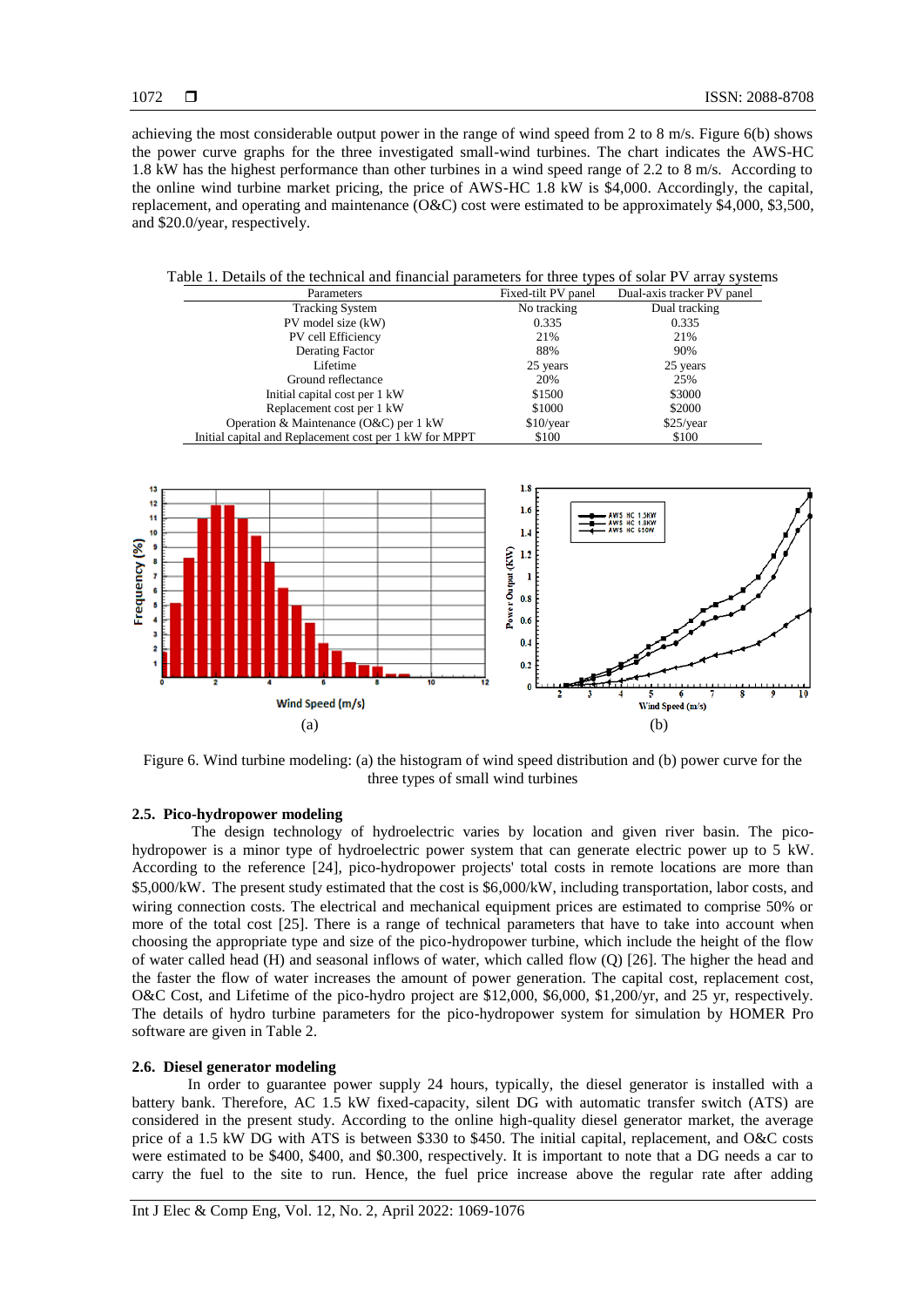transportation price. The diesel fuel price in Malaysia in 2020 is fixed at around 0.55 \$/L. So, by adding transportation prices, the cost of 0.96 \$/L is considered.

| $\epsilon$ 2. Dealing of the hydro-tarbine emanage |                 |  |  |
|----------------------------------------------------|-----------------|--|--|
| Parameters                                         | Characteristics |  |  |
| Available Head                                     | $7.5 \text{ m}$ |  |  |
| Design flow rate                                   | $32$ L/s        |  |  |
| Maximum flow ratio                                 | 150%            |  |  |
| Minimum flow ratio                                 | 50%             |  |  |
| Turbine efficiency                                 | 85%             |  |  |
| Nominal Capacity                                   | $2$ kW          |  |  |
| <b>Quantity Considered</b>                         |                 |  |  |
| Pipe head loss                                     | 15%             |  |  |
| <b>Electrical Bus</b>                              | DC              |  |  |

| Table 2. Details of the hydro turbine characteristics |  |  |  |
|-------------------------------------------------------|--|--|--|
|-------------------------------------------------------|--|--|--|

## **2.7. Battery bank modeling**

In an off-grid connected hybrid renewable power system, sizing the batteries is calculated to cover the required load when there is no power production from renewable energy sources. Deep cycle batteries are usually used to handle regular charging and discharging, thus enhances usage for as long as possible. Trojan, SIND 4 V 1685 AH, high-quality deep-cycle flooded/advanced lead-acid batteries, and maintenance-free are selected in this study. The batteries included smart carbon technology as a standard feature to improve performance. The battery life is 17 years as IEC 61427 standards. The initial capital and the replacement cost of one battery are \$800 and \$800, respectively.

#### **2.8. Power converter modeling**

A system converter was added to maintain the flow of the generated AC power to the DC bus. The initial capital replacement costs were estimated at \$300. Lifetime and efficiency are 15 years and 95%, respectively.

## **3. RESULTS AND DISCUSSION**

Figure 7 presents the proposed architecture of the hybrid renewable power system combinations for simulation and optimization in HOMER Pro® software. The selected components of hybrid power systems have been determined at an economically acceptable cost under renewable sources' availability in a site and local weather conditions. The hybrid components chosen are: i) Diesel generator with battery (DG+b), ii) Fixed PV module with battery (FPV+b), iii) Dual-Axis PV module tracker system with battery (DPV+b), iv) Fixed PV module and wind turbine with battery (FPV+WT+b), v) Dual-Axis PV module tracker and wind turbine with battery (DPV+WT+b), and vi) 2 KW Pico-hydropower with battery (HP+b). According to the simulation/optimization results obtained from HOMER, the findings of the different configurations of the hybrid system are analyzed and compared.





*Micropower system optimization for the telecommunication towers based … (Ahmed Abdulmula)*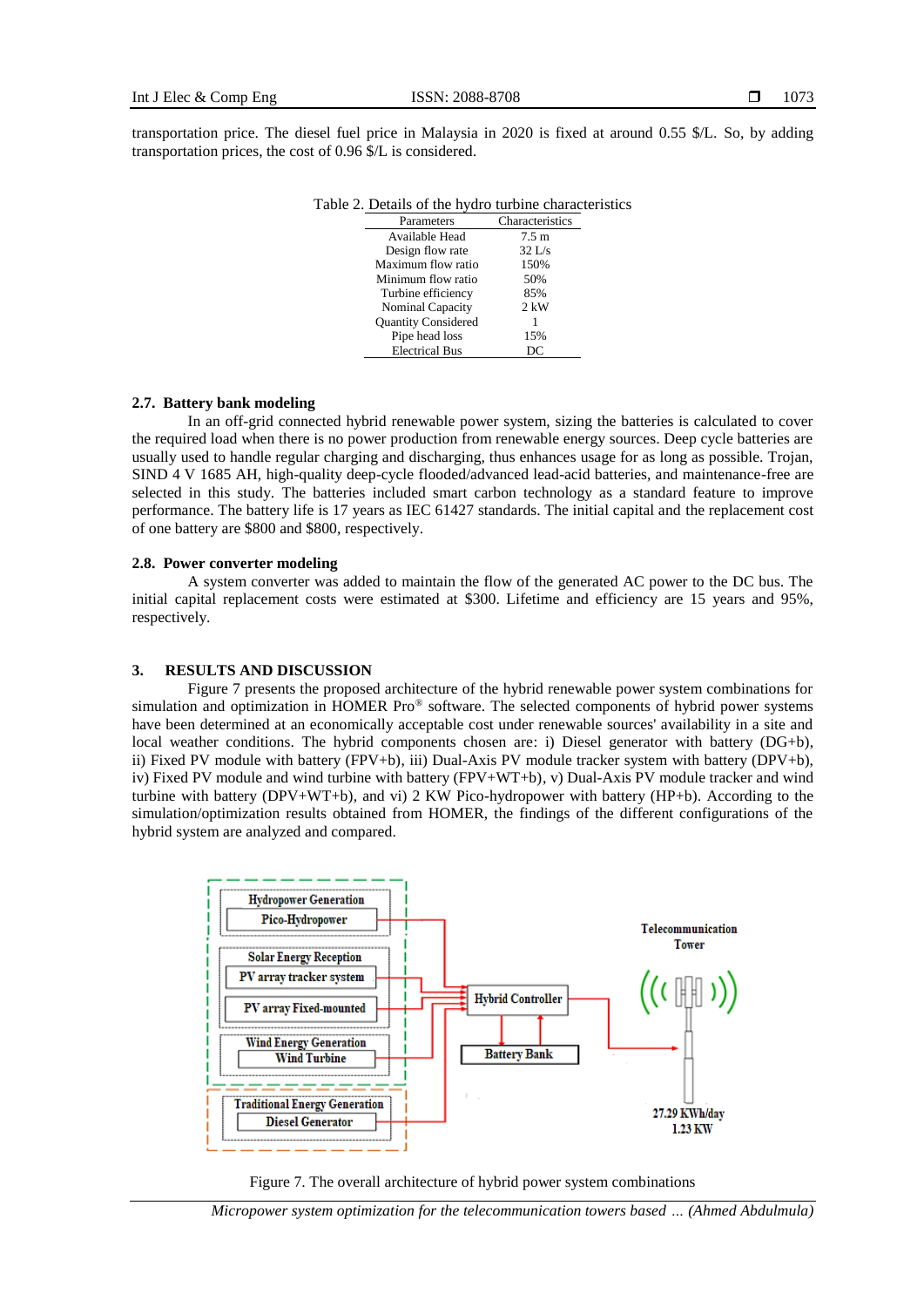## **3.1. Techno-economic simulation results and analysis**

The comparative techno-economic analysis results of the hybrid system are presented in Figure 8 and Table 3. The optimization result indicates that the fixed mounted PV and battery (FPV+b) comprises a 9 kW PV array, a 6 kW MPPT, and 17 batteries have the lowest both of NPC by \$33,974 and COE of \$0.264/kWh. The 2 kW pico-hydropower follows it with one battery of NPC by \$34,590 and a COE of \$0.267/kWh. These costs of NPC and COE of (FPV+b) and (HP+b) are lower than of diesel generator with battery (DG+b) by 17.45%, 16.45%, 15.9%, and 15.5%, respectively. The results also shown that, although the dual-axis PV tracking system (DPV+b) exerts a positive effect on reducing the size of the PV array by 33.33% compared to the size of the PV array (FPV+b). However, due to the high initial cost of the technology and the increased maintenance costs of moving parts, its NPC and COE increased 12.48% and 12.58% compared with the fixed PV with battery (FPV+b).



#### **Hybrid System Type**



|  |  | Table 3. Detailed comparative analysis results of hybrid system sizing |  |  |  |  |  |
|--|--|------------------------------------------------------------------------|--|--|--|--|--|
|--|--|------------------------------------------------------------------------|--|--|--|--|--|

| <b>System Configurations</b> | Sizing                             |
|------------------------------|------------------------------------|
| $FPV+h$                      | 9 kW PV/6 kW MPPT+17 units         |
| $DPV+h$                      | 6 kW PV/6 kW MPPT+24 units         |
| $FPV+WT+h$                   | 7 kW PV/6 kW MPPT+1 unit+20 units  |
| $DPV+WT+h$                   | $6$ kW PV/6 kW MPPT+1unit+17 units |
| $HP + h$                     | $2$ kW+1 unit                      |
| $DG+h$                       | $1.5$ kW $+1$ unit                 |

Figure 9 presents the optimal system's annual cash flow compared to the traditional power generation system (DG+b) over 25 years to compare the cost-effectiveness of both systems. The initial cost of each (FPV+b) system is \$32,200. In contrast, the (DG+b) initial cost is lower and an estimated \$2,776. The operational cost indicator is steadily increasing in the life cycle until the end of the 25 years because of the high annual operating cost. The operating cost (FPV+b) increases by a small amount until the end of 25 years by the difference of \$14,891. It is demonstrated that the investment in high-efficiency solar fixed PV panels technology contributes to a faster payback period by ten years, compared to usage DG with battery.

## **3.2. Electricity production analysis**

The reliability of supplying power is also a critical criterion in designing autonomous hybrid renewable power systems. Figure 10 presents the yearly energy production of various hybrid system types. The simulation result shows that the DC primary load of TT is 9,955 kWh/year. All hybrid system types fully meet TT's electric demand with some excess electricity production from the simulation findings. The optimal system comprised of fixed PV with a battery system (FPV+b) covers all the load demand for TTs of 12,642 kWh/year, plus an electricity reserve of up to 2,687 kWh/year at 21.25%. This result indicates that the site has high solar energy that can generate electricity to TTs, with no power shortage throughout the year. Excess electricity is helpful because it can cover any potential increase in energy consumption.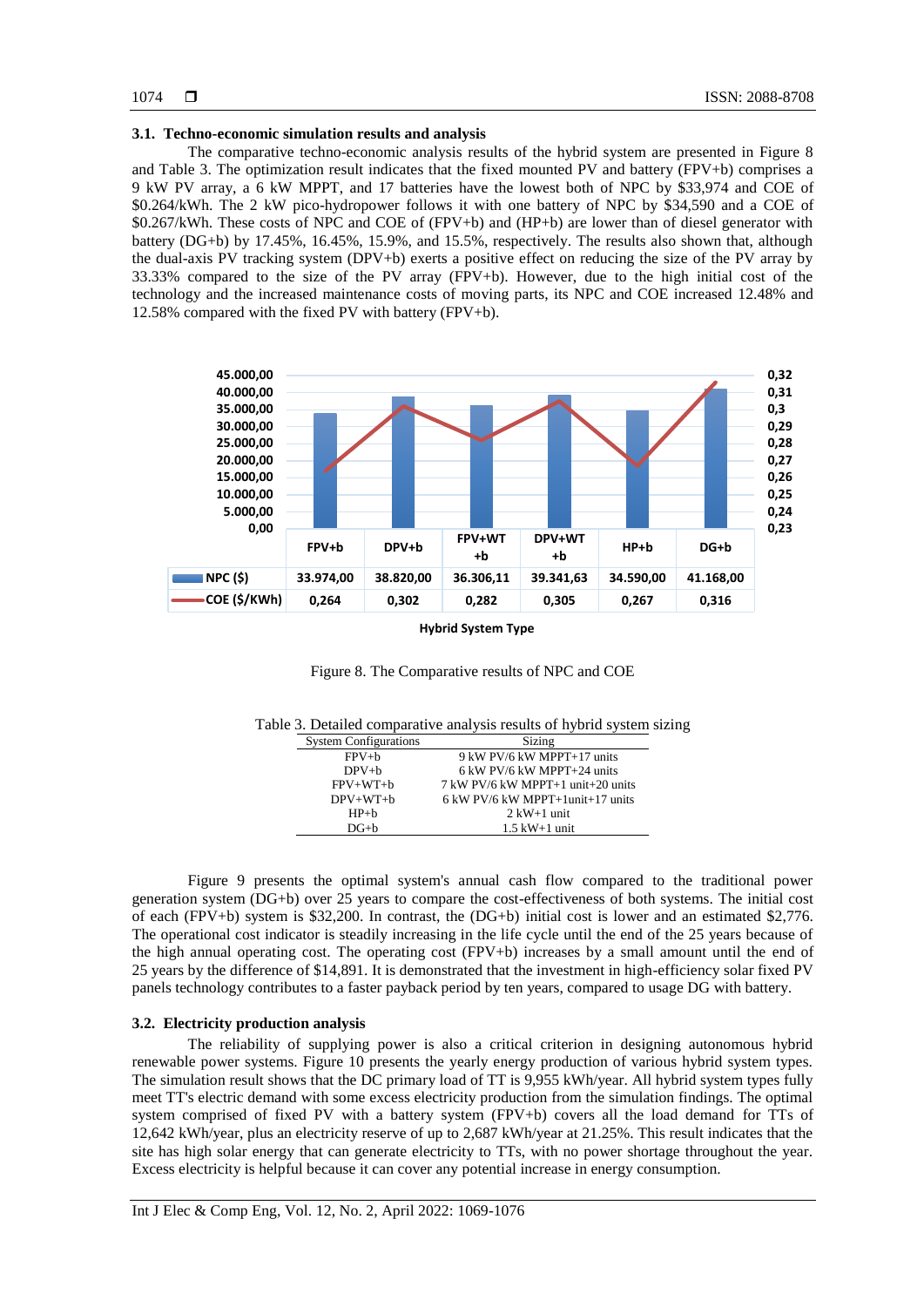

Figure 9. The life-cycle usage of FPV+b to DG/+b over the 25 years



Figure 10. Comparative result of yearly energy production

## **4. CONCLUSION**

This investigation study aims to obtain the best cost-effective green micro-power system to operate off-grid TTs that replace diesel generators in a selected place in Malaysia. The proposed power system has been designed performed using the techno-economic analysis of HOMER simulation. Based on the obtained optimization results, the hybrid system comprising fixed-angle high-efficiency solar PV with the battery meets an off-grid telecommunication tower site's peak energy requirement with the lowest NPC and COE. A 2 kW pico-hydro follows it with a battery. These costs of NPC and COE are more down than diesel generator costs with battery by 17.45%, 16.45%, 15.9%, and 15.5%, respectively. The simple economic evaluation of the high-efficiency solar fixed PV panels system annual cash flow compared to the diesel generator with the battery system indicated a ten-year payback period. The study demonstrated that off-grid telecommunication towers are a promising field to apply solar energy technology in Malaysia and other countries with a similar climate to reduce operating costs and environmental conservation. This study's finding enriches body knowledge about generation clean power supply for off-grid telecommunication towers; thus, it can be used as a base to deploy green telecommunication towers in Malaysia.

## **ACKNOWLEDGEMENTS**

The authors thank the associated personnel in any reference that contributed to this study; also, the authors would like to acknowledge the Solar Energy Research Institute (SERI) for providing technical assistance and financial support to this research paper through the grant (GUP-2018-127).